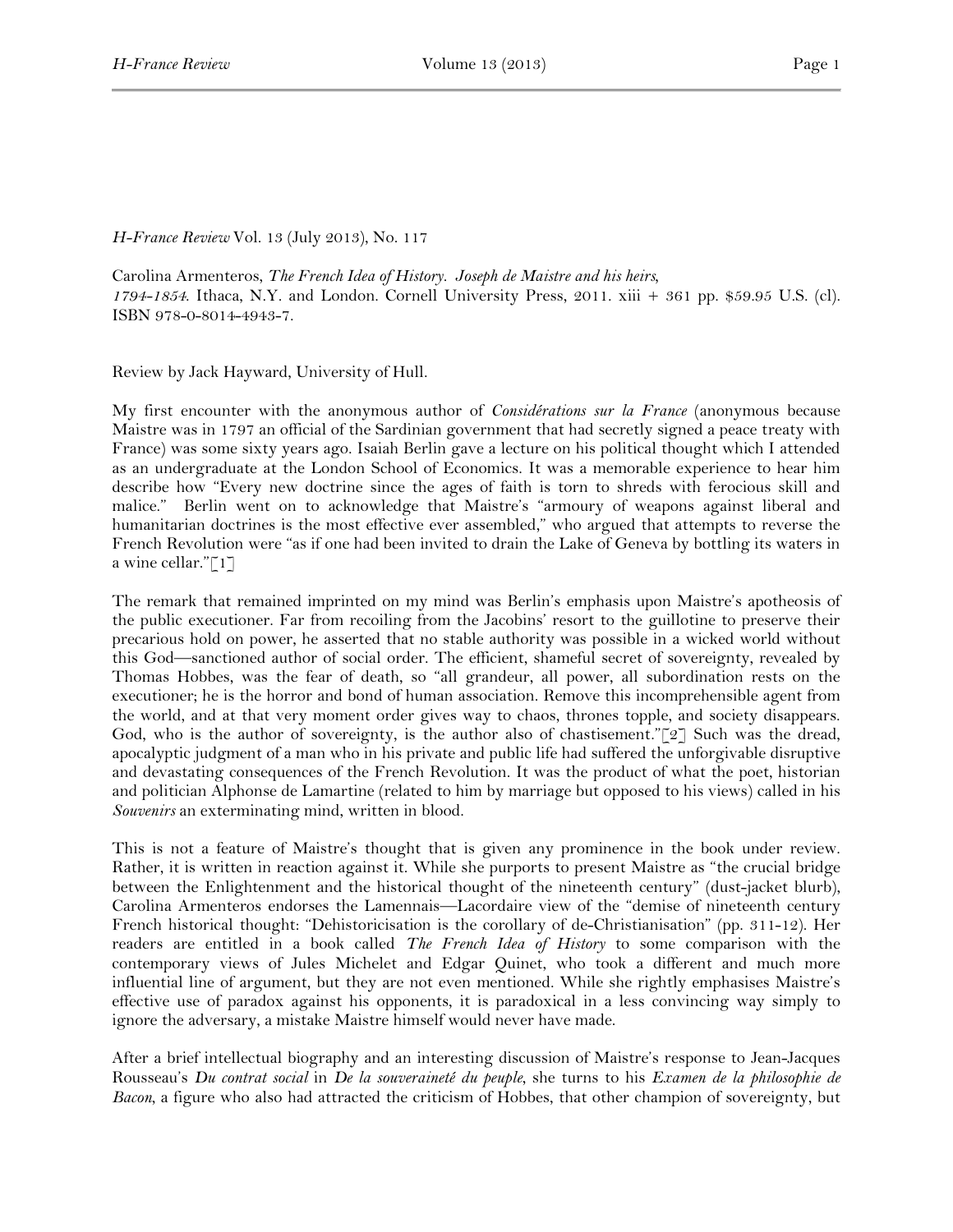of monarchs, not of the pope. Maistre's epistemology relies on what she calls humanity's "inborn knowledge of universals . . . that remain unknown to it until the process of revelation begins" (p. 97). This takes the form of commonsense consensus, an idea that was developed by Félicité Lamennais and then by Auguste Comte, who both sought to free social consensus from Maistre's theological straitjacket. Like them, Émile Durkheim, who is also discussed, gave great emphasis to social solidarity as the sociological basis of society, although like the later Lamennais and unlike Comte, he was an antiauthoritarian democrat. His stand during the Dreyfus Affair placed him at loggerheads with the latter day disciples of Maistre such as Charles Maurras.

Significant parts of this book have previously been published. Drawing as it does on the research on Maistre that has flourished in recent years, this book usefully allows those of us who have turned our attention elsewhere to familiarise ourselves with some of this work at second hand. Armenteros writes as an advocate. So, for example, in reproducing Maistre's methodological use of paradox as a persuasive device to overwhelm critics with an unexpected counter attack, she seems to endorse the Sumo wrestler using his opponent's strength against him. Maistre is allowed unchallenged to proffer theocratic enormities with self-assurance, presented as self-evident truth: "Because humanity is naturally Christian, Christian government is 'the only government that is convenient to men at all times and of all places'" (p.127, quoting Maistre's *Du Pape* p. 278). So the Roman Catholic "pope-church" represents universal reason, the Pope personifying "the intervention of the divine in the world that propels human history forward" (p. 126). Paradox is indulged by phrases like "Maistre remained true to Bellarmine by overturning him . . ." (p. 140).

Armenteros rather tempts Providence by admitting that for her, "describing Maistre's historical thought is often an exercise in the recovery of the implicit" (p. 3). For those who prefer to rely upon the explicit, her claim that Maistre uses his key dogma of original sin as Providence's "instrument of divine education, the incarnation of the Enlightenment belief that human beings no longer hopelessly embroiled in the toils of original sin, can be informed and improved by knowledge" (p. 2) is dubious. She appeals to Maistre's divinizing facts . . . "understanding the divine through the real" (pp. 48-49). Once again, he paradoxically uses historic solidarity in sin to reject Enlightenment reformism because humanity is "bound together in weakness" (p. 205). She discusses Maistre's fascination with Martinist mysticism but makes a rather confusing conflation of Swedenborg and Mesmer (p. 200), whose views were very different. Another passing allusion to the abbé Grégoire (p. 298) would have merited more attention, notably his *Histoire des sectes religieuses qui depuis le commencement du siècle dernier jusqu'à l'époque actuelle, sont nées, se sont modifiées, se sont éteintes dans les quatre parties du monde* (2 vols. 1810, 2nd ed., 6 vols. 1828-45). She sees Maistre's theocratic universalist utopia as seeking "to ease the arrival of the Christian unity that would dissolve politics and mark history's end" (p. 155).

She explains that in book two of *Du Pape*, Maistre argues that "popes made Europe, and they will one day make the world" (p. 239; cf. 116, 142). He so argued following Napoleon's capture and imprisonment of Pope Pius VII from 1809-14, after annexing the papal states, an act that had been preceded in 1798 by the deposition of Pope Pius VI by French general Louis-Alexandre Berthier in the previous assault on Rome. In what was a destructive dogmatic summary of his future theocratic masterpiece, *Du Pape*, Maistre wrote in 1814 to his close friend, the Count de Blacas, adviser to the exiled and then restored Louis XVIII: "There is no public morality or national character without religion, no European religion without Christianity, no Christianity without Catholicism , no Catholicism without the Pope, no Pope without his supremacy."[3] For Maistre, government presupposed sovereignty, which in turn presupposed infallibility. Puis VII was unwilling to claim it, but Pius IX did so in 1870, vindicating Maistre's assertion.

In discussing Maistre's "Europeanist Theory of History," Armenteros refers on two occasions to his views on the Protestant Madame de Staël, with whom he had frequent discussions in Lausanne about their very contrasting interpretations of the historic significance of the French Revolution. However,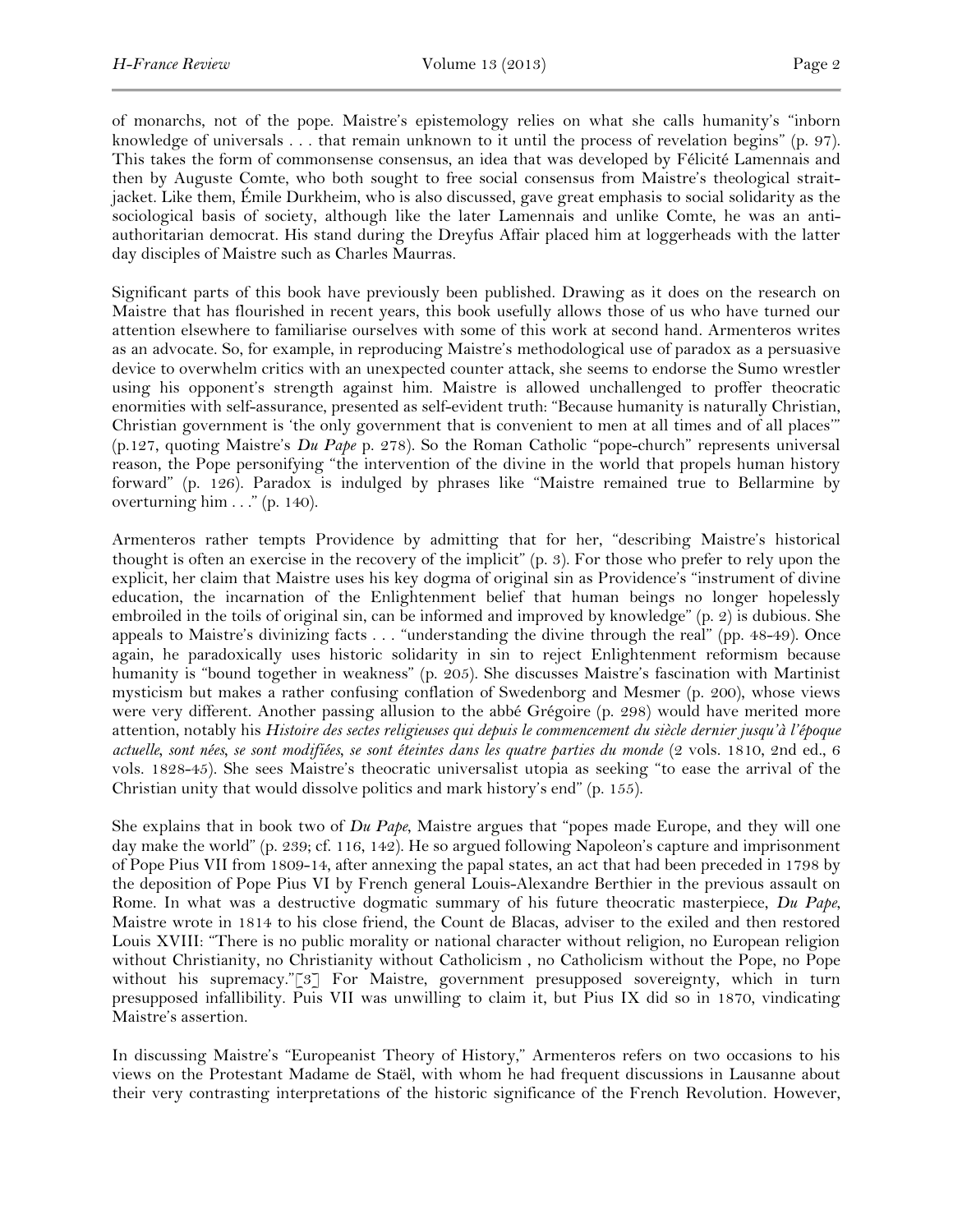while on page 112 she quotes Maistre as referring to Staël's "completely perverted head," by page 117 their "mutual respect" is explained on a personal level as well as their common commitment to Christianity. Armenteros refers to the fact that *De la réorganistion de la société européenne*, published in 1814 in the name of Henri de Saint-Simon and his "secretary" Augustin Thierry (but due essentially to the latter because the aristocrat Saint-Simon was incapable of methodical writing), shared with Maistre the eulogy of the medieval Roman Catholic clergy in unifying Europe and anticipated Maistre's advocacy of a European federation (p. 286). She does not point out, however, that the liberal Thierry was, with François Guizot, to pioneer French nineteenth-century history as a science during the Restoration. Together with Michelet and Lamartine, they were much closer to Madame de Staël, notably her influential *De la littérature* (1808), than they were to Maistre.

The author dwells upon the degeneration of Saint-Simonism into religiosity under the extravagant Barthélemy Prosper Enfantin, who led them into a *cul de sac*, and Eugène Rodrigues, rather than those who went on to make French history. The latter included men who pioneered socialism like Pierre Leroux or industrialism like Michel Chevalier and those who developed French banking and railways during the July Monarchy and especially during the Second Empire. Philippe Buchez deserves the attention he receives as parliamentary historian, but Armenteros does not refer to his role in 1848 as President of the post-Revolutionary Assembly. As for Pierre-Joseph Proudhon, the antitheist certainly had a high regard for Maistre, but as his antithesis, the arch protagonist of authoritarianism! The misleading claim (in which she follows many others who have not made a close study of his thought) that Saint-Simon was "the father of socialism" (p. 317) would have made more sense if his end-of-life "New Christianity" was said to father his "secretary" Comte's later conversion of his social scientific positivism into a hieratic church. Comte's late pseudo-Catholicism minus Christ does owe a debt to Maistre, although it owed more to his infatuation with Clothilde de Vaux.

Carolina Arementeros would have been better inspired to turn to Honoré de Balzac as the literary historian who in *La Comédie Humaine* cycle of novels showed himself to be the truest and most influential disciple of Maistre and Louis de Bonald. In the preface he explicitly declared that behind the panorama of characters portrayed lay the twin principles of Catholicism and monarchy, to repress the depraved tendencies of men in the service of social order. "French society was to be the historian. I was only the secretary."[4] Carolina Armenteros's spirited essay in retrieval cannot disguise the fact that Maistre's legacy was a reactionary one. In the late nineteenth century, it was Charles Maurras' *Enquête sur la monarchie* and the polemicist Louis Veuillot, who declared "God made me a Catholic. M. de Maistre made me Roman." These were Maistre's latter day heirs.[5]

## **NOTES**

[1] Isaiah Berlin, "The Hedgehog and the Fox', in Berlin, *Russian Thinkers* (London: Hogarth Press, 1953), pp. 77-8.

[2] Joseph de Maistre, *Les soirées de Saint Pétersbourg; ou entretiens sur le gouvernement temporel de la Providence* (1821) cited from *The Works of Joseph de Maistre* ed., Jack Lively (London: Allen and Unwin, 1965), p. 192.

[3] Quoted in Fernand Baldensperger, *Le movement des idées dans l'émigration française, 1789-1815* (Paris: Plon, 1924), II, p. 244.

[4] Honoré de Balzac, *La Comédie Humaine*, Pléaide ed. (Paris: Gallimard, 1956), p. 7; cf. pp. 8-9.

[5] Quoted by Richard A. Lebrun, *Joseph de Maistre: An Intellectual Militant* (Montreal: McGill-Queen's University Press, 1988), p. 261.